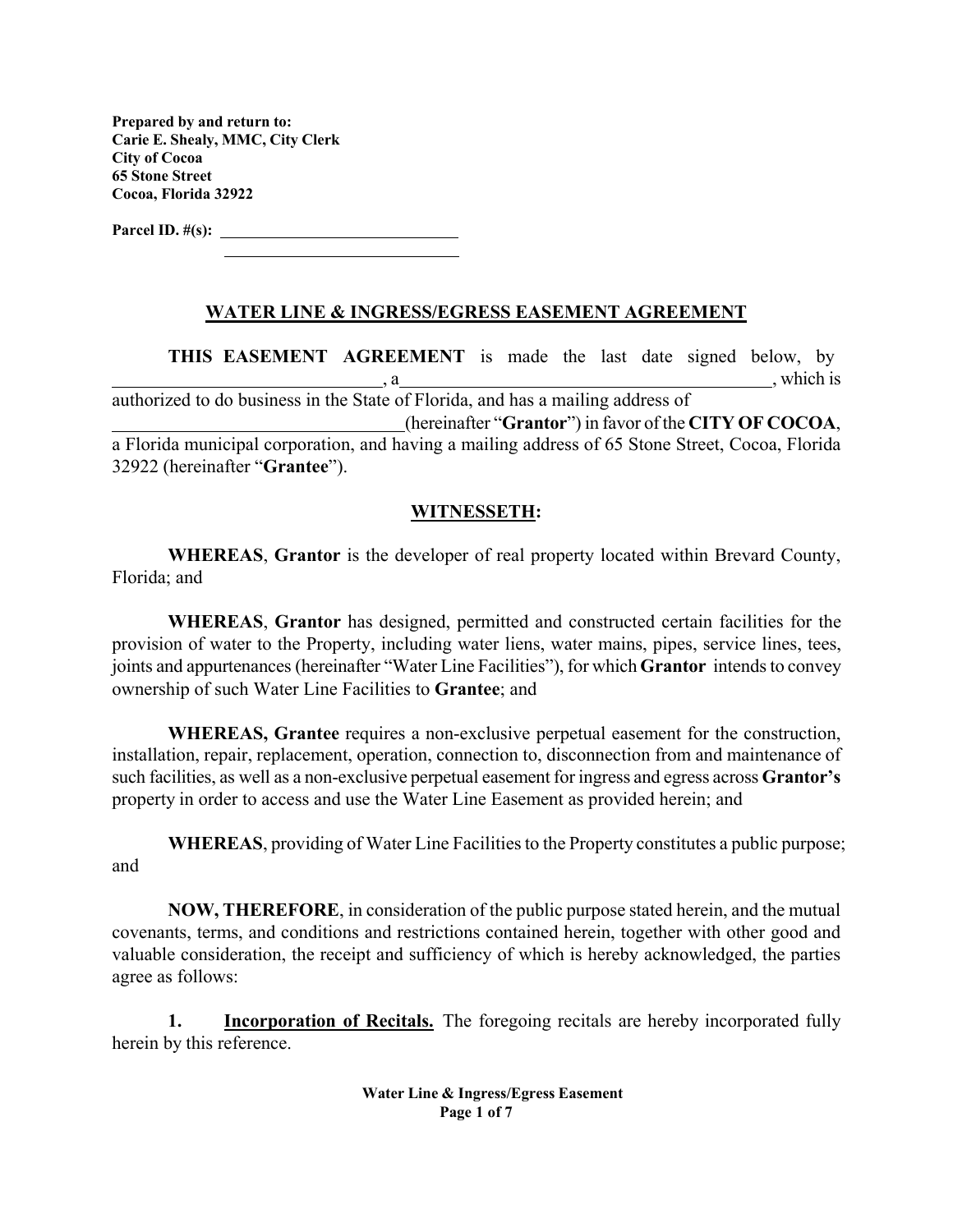**2. Grant of Easement**. **Grantor** hereby voluntarily grants and conveys to **Grantee**, subject to any previous and duly recorded easements or grants of record, a perpetual non-exclusive water line easement over, under, through, and across the real property described in **Exhibit "A"**, a copy of which is attached hereto and incorporated herein by this reference (hereinafter "Water Line Easement"); and a perpetual non-exclusive ingress and egress easement across the real property legally described in **Exhibit "B"**, a copy of which is attached hereto and incorporated herein by this reference (hereinafter "Ingress/Egress Easement"). Said easements shall be of the nature and character and to the extent hereinafter set forth.

**3. Purpose of Water Line Easement**. The Water Line Easement is granted for the express and sole purpose of allowing Grantee to perpetually use the property within the Water Line Easement for the construction, installation, repair, replacement, operation, connection to, disconnection from and maintenance of such Water Line Facilities as may be reasonably and customarily necessary for **Grantee** to provide water service to the Property.

**4. Purpose of Ingress/Egress Easement**. The Ingress/Egress Easement is granted for the express and sole purpose of allowing **Grantee** to perpetually use the property within the Ingress/Egress Easement to reasonably access its Water Line Facilities contained within the Water Line Easement for the purposes provided therein.

**5. Rights and Obligations of Grantee**. To accomplish the purpose stated above, and at Grantee's sole expense, the following rights are conveyed to **Grantee** by this Easement:

(a) the right for **Grantee** to inspect, alter, improve, construct, repair, rebuild, relocate and remove, connect to, disconnect from, and maintain the Water Line Facilities and related appurtenances within the Water Line Easement;

(b) all other rights and privileges reasonably and customarily necessary or convenient for Grantee's safe and efficient operation, maintenance, and/or repair of the Water Line Facilities; including convenient and reasonable access to such facilities;

(c) the right to keep the Water Line Easement free from trees, undergrowth and/or other obstructions and structures, whether natural or artificial; and

(d) for the enjoyment and use of said easements for the purposes described above.

In addition, **Grantee** agrees to and shall promptly restore, or cause to be restored; the surface and subsurface of the real property described herein to the condition said property was in prior to the performance of any construction, reconstruction, replacement, removal, enlargement, operation, inspection, maintenance, repair improvement, relocation or any other use or work contemplated by this Easement Agreement. Any such restoration shall be in a workman like manner. **Grantee** shall use its best efforts in its use of the easement areas to not interfere with use by **Grantor**, its tenants, guests and invitees of adjacent property owned by Grantor.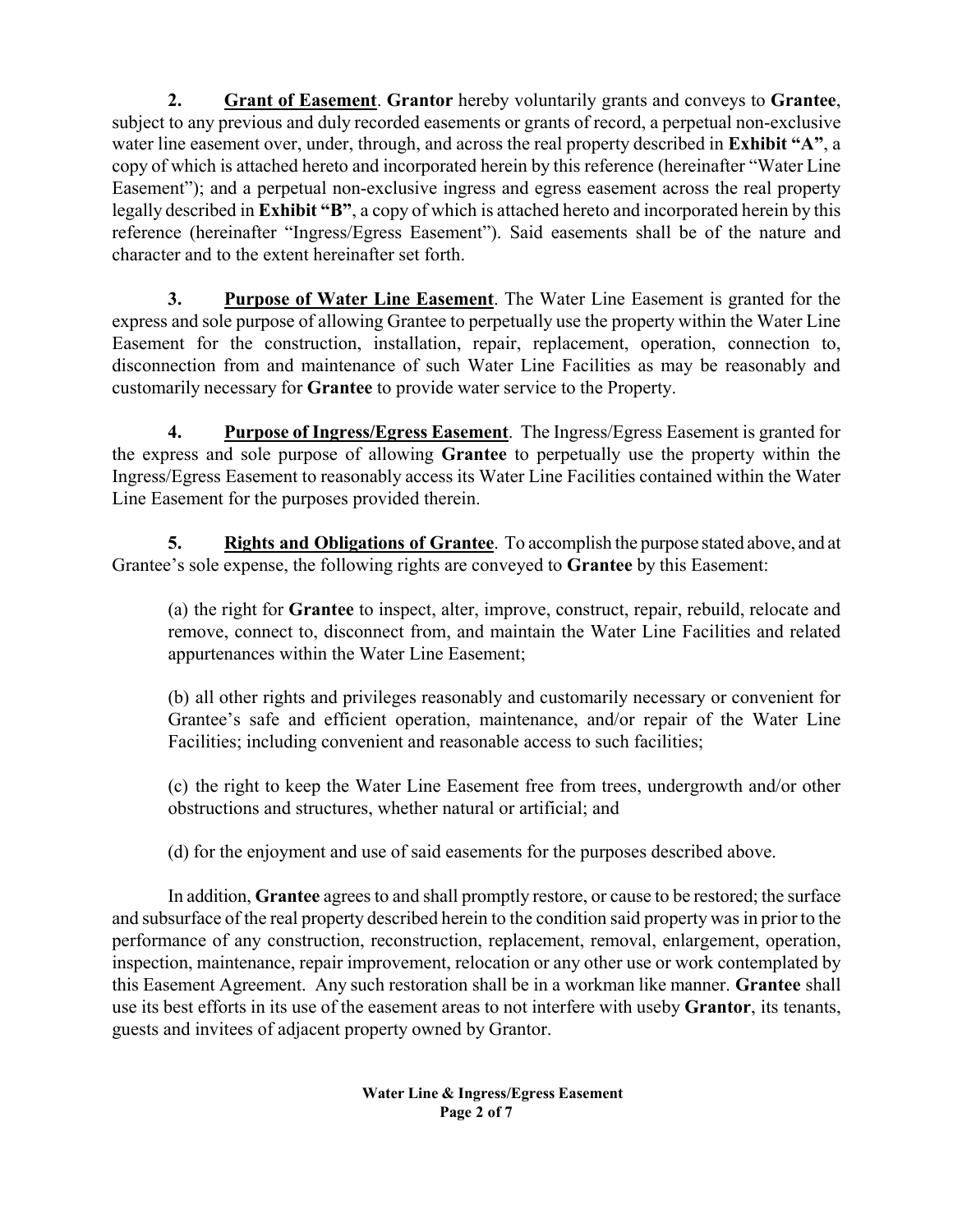**6. Grantors Use of Easement**. Subject to and conditioned upon the provisions of Paragraph 3 and 4 of this Agreement, **Grantor** hereby reserves for itself the right to use the easement areas; provided, however, that **Grantor's** use may not (i) violate any provision of this Easement Agreement, or (ii) unreasonably interfere with any of **Grantee's** easements, rights or interest under this Agreement. Notwithstanding anything to the contrary contained herein, Grantor shall not have the right to relocate the Water Line Easement on Grantor's property.

 **7. Easements Run with the Land.** These easements shall remain a charge against the property. Therefore, these easements shall run with the land and be automatically assigned by any deed or other conveyance conveying the easement property, or a portion thereof, relating to these easements, even though the conveyance makes no reference to these easements as such.

 **8. Recordation. Grantee** shall record this instrument in a timely fashion in the Official Records of Brevard County, Florida and may re-record it at any time as may be required to preserve its rights in this Easement.

**9.** Sovereign Immunity. Nothing contained in this Agreement shall be construed as a waiver of the **Grantee's** right to sovereign immunity under Section 768.28, *Florida Statutes*, or other limitations imposed on the **Grantee's** potential liability under state or federal law.

 **10. Indemnification**. To the extent permitted by law, the **Grantee** covenants and agrees that it will remain responsible and will indemnify and hold **Grantor** harmless for any claim, loss, damage, personal injuries (including but not limited to death), or liability, up to but not exceeding the limits set forth in Section 768.28, Florida Statutes, arising out of any negligent or intentionally wrongful acts, errors, or omissions by the **Grantee**, its officers, employees, agents, or contractors in the operation, maintenance, construction, repair or other use contemplated herein of the Water Line Facilities, except to the extent of negligence or wanton misconduct of the **Grantor**.Nothing in this Easement shall alter the **Grantee's** sovereign immunity established by Section 768.28, Florida Statutes.

**11. Injunctive Relief**. The parties agree that, in the event of default, there may not be an adequate remedy at law, and therefore, it is agreed the parties shall be entitled to seek injunctive relief, including a mandatory injunction.

**12. Governing Law and Venue**. This Agreement shall be governed by the laws of the State of Florida. Venue for all disputes shall be properly placed in Brevard County, Florida. The parties agree that the Agreement was consummated in Brevard County, and the site of the easements is in Brevard County, Florida.

**13. Notice**. All notices, demands, requests, consents, approvals or other communications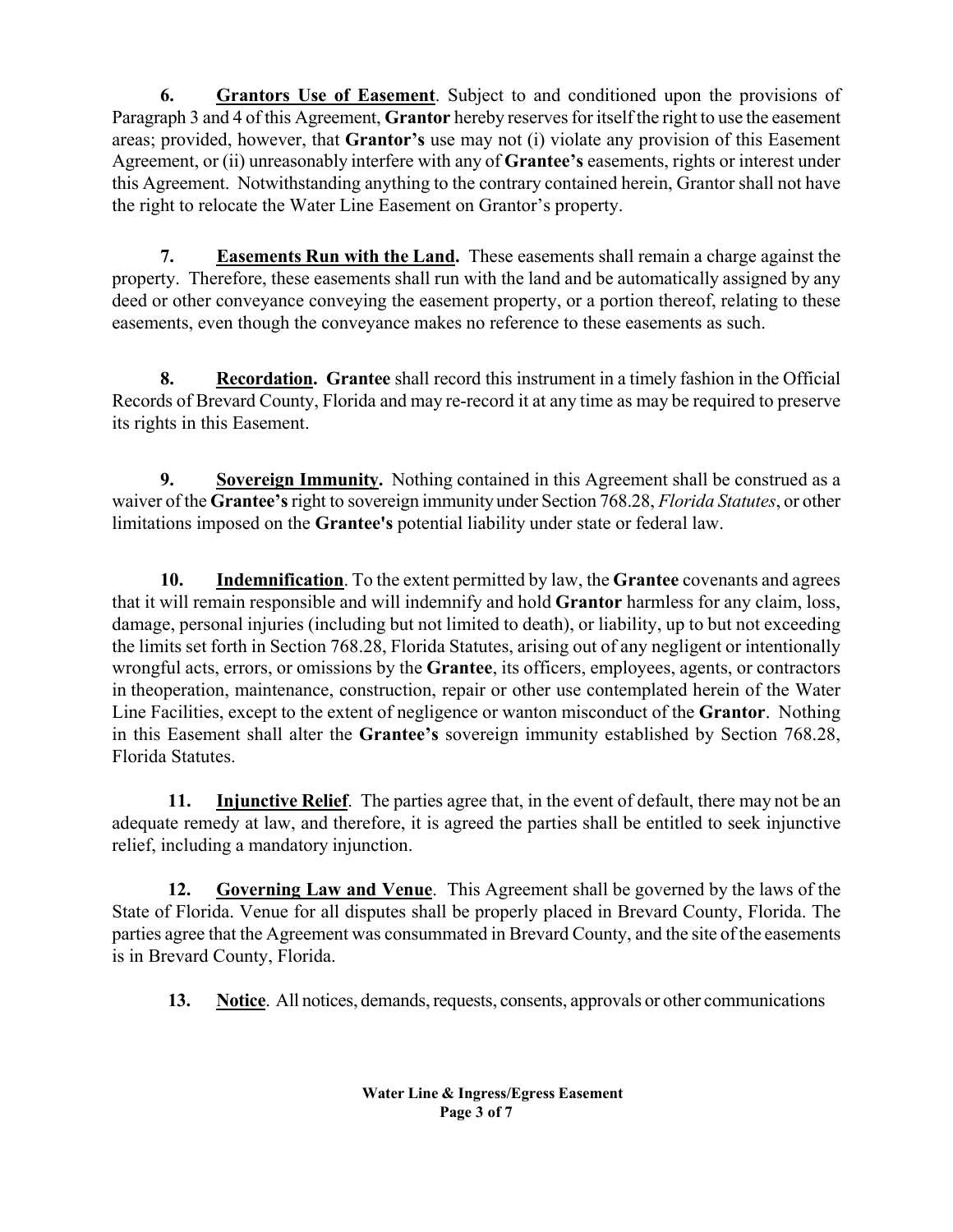(collectively, Notices) required or permitted to be given hereunder or which are given with respect to this Agreement shall be effective only if in writing and delivered by personal service, or delivered to an overnight courier service with guaranteed next day delivery or mailed by registered or certified mail, return receipt requested, postage prepaid, addressed as follows:

### **TO GRANTOR:**

### **TO GRANTEE:**

Attn: City Manager City of Cocoa, Florida 65 Stone Street Cocoa, FL 32922

or to such other address as such party shall have specified most recently by like Notice. The aforesaid attorneys for the parties hereto are hereby respectively authorized to give any Notice permitted under this Agreement. Any Notice given as provided herein shall be deemed received as follows: if delivered by personal service, on the date so delivered; if delivered to an overnight courier service, on the business day immediately following delivery to such service; and if mailed, on the third business day after mailing.

**14 Modification.** This Easement shall only be modified by a written instrument executed by the parties hereto or any successor, assigns, heirs, or representatives thereto.

**15. Entire Agreement.** This Easement constitutes the full and entire agreement between the parties hereto and supersedes any oral or written prior communications between the parties related to the subject matter contained in this Easement. The laws of Florida shall govern this Easement.

**IN WITNESS WHEREOF, Grantor** and **Grantee** have set their respective hands on the day and year first below written.

| <b>WITNESSES:</b> |
|-------------------|
|-------------------|

## **GRANTOR**

|             | Bv:          |  |
|-------------|--------------|--|
| Print Name: |              |  |
|             | Print Name & |  |
|             | Title:       |  |
| Print Name: | Date:        |  |

**Water Line & Ingress/Egress Easement Page 4 of 7**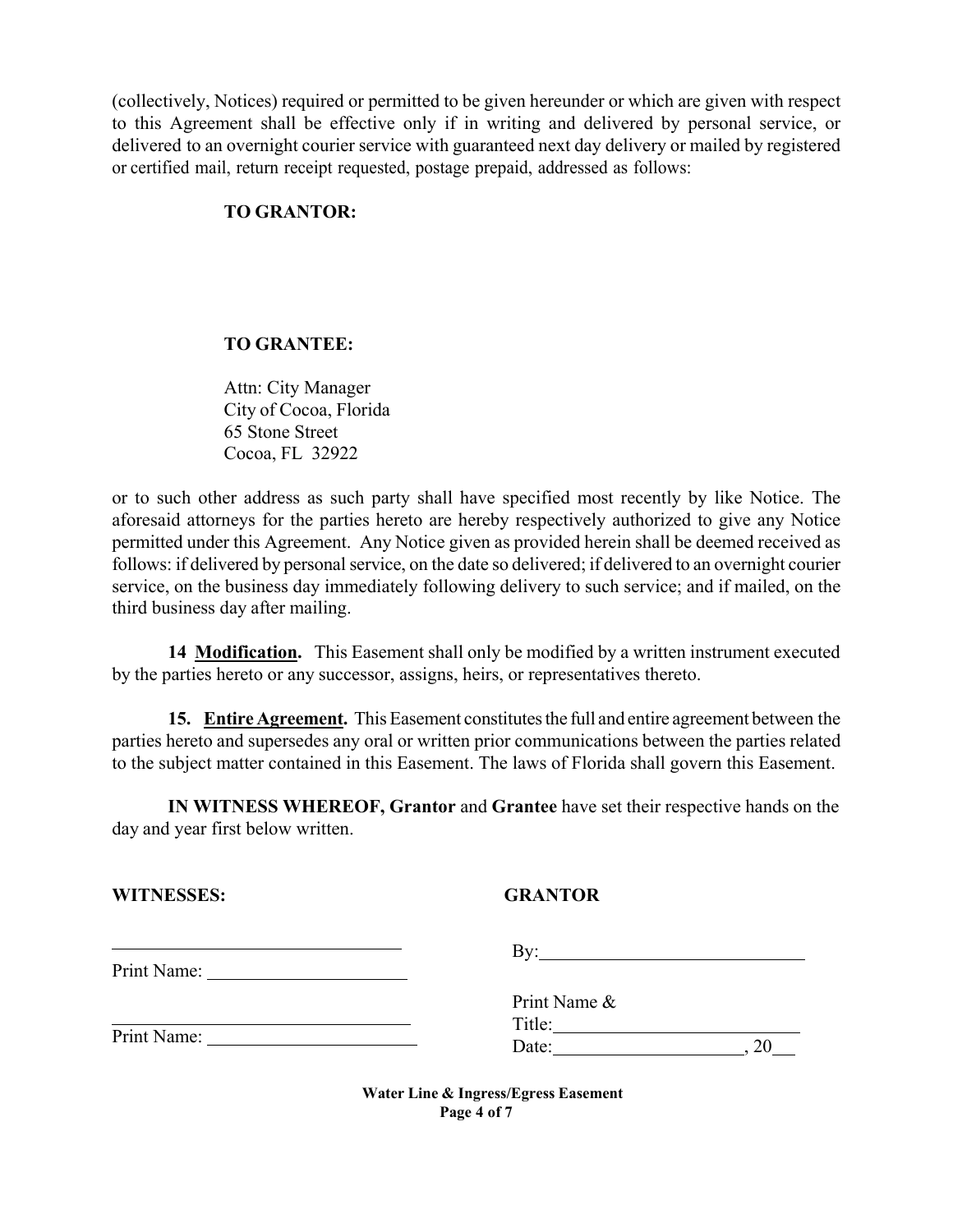#### **STATE OF FLORIDA COUNTY OF BREVARD**

**I HEREBY** certify that the foregoing instrument was acknowledged before me by means of ( $\Box$ ) online notarization or ( $\Box$ ) physical presence, this  $\Box$  day of  $, 20 \_$ , by , the  $, 20 \_$ , by who is personally known to me, or who has produced

as identification.

Notary Public, State of Florida

Print Name

My commission expires:

#### **GRANTEE**

#### **CITY OF COCOA ACCEPTANCE**

Stockton Whitten, City Manager

#### **STATE OF FLORIDA COUNTY OF BREVARD**

**I HEREBY** certify that the foregoing instrument was acknowledged before me by means of ( $\Box$ ) online notarization or  $\Box$ ) physical presence, this  $\Box$  day of  $\Box$   $\Box$ , 20, by Stockton Whitten, as City Manager of the City of Cocoa who is personally known to me, or who has produced as identification.

Notary Public, State of Florida

Print Name

My commission expires:

**Water Line & Ingress/Egress Easement Page 5 of 7**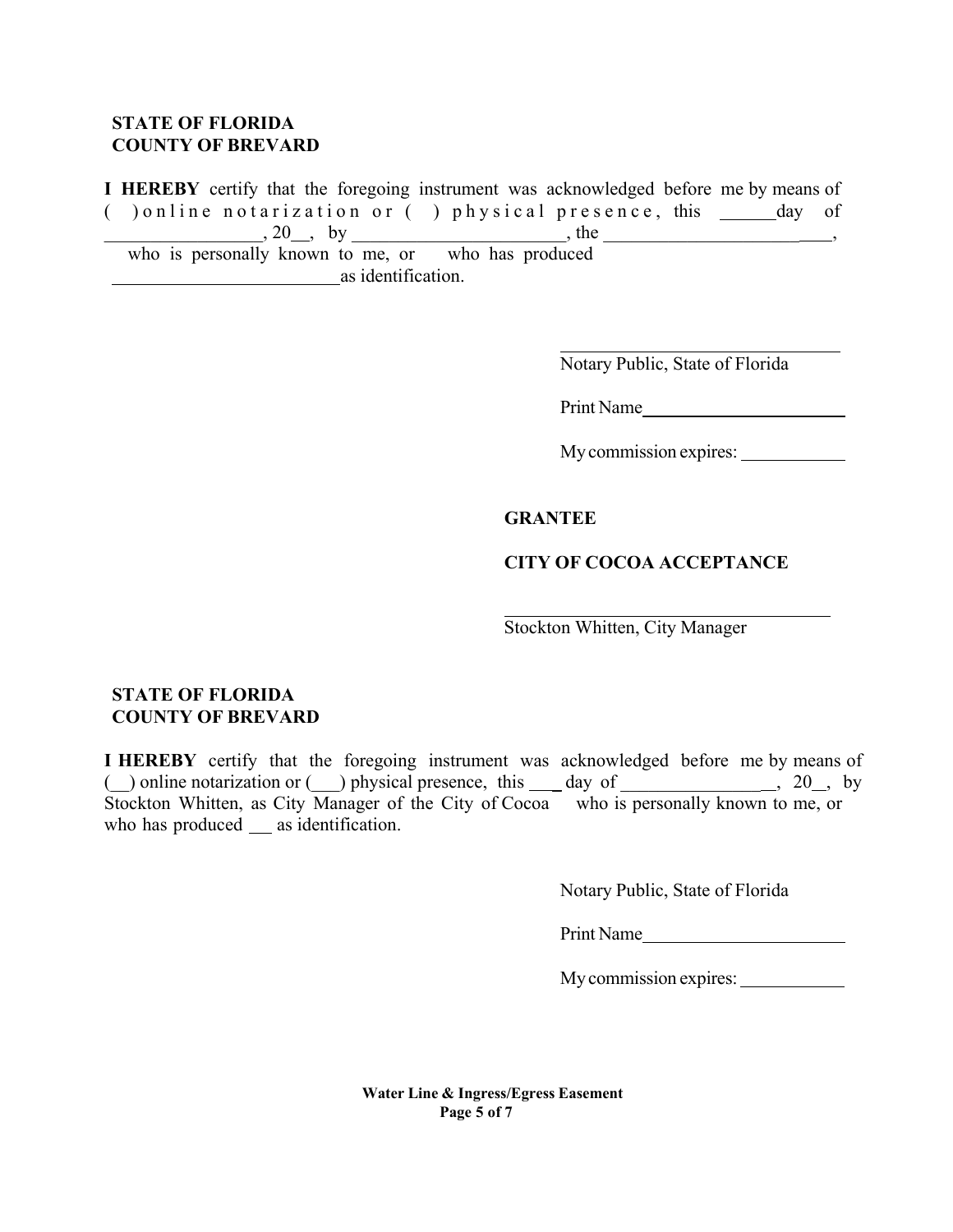# **EXHIBIT A Water Line Easement Description**

**Water Line & Ingress/Egress Easement Page 6 of 7**